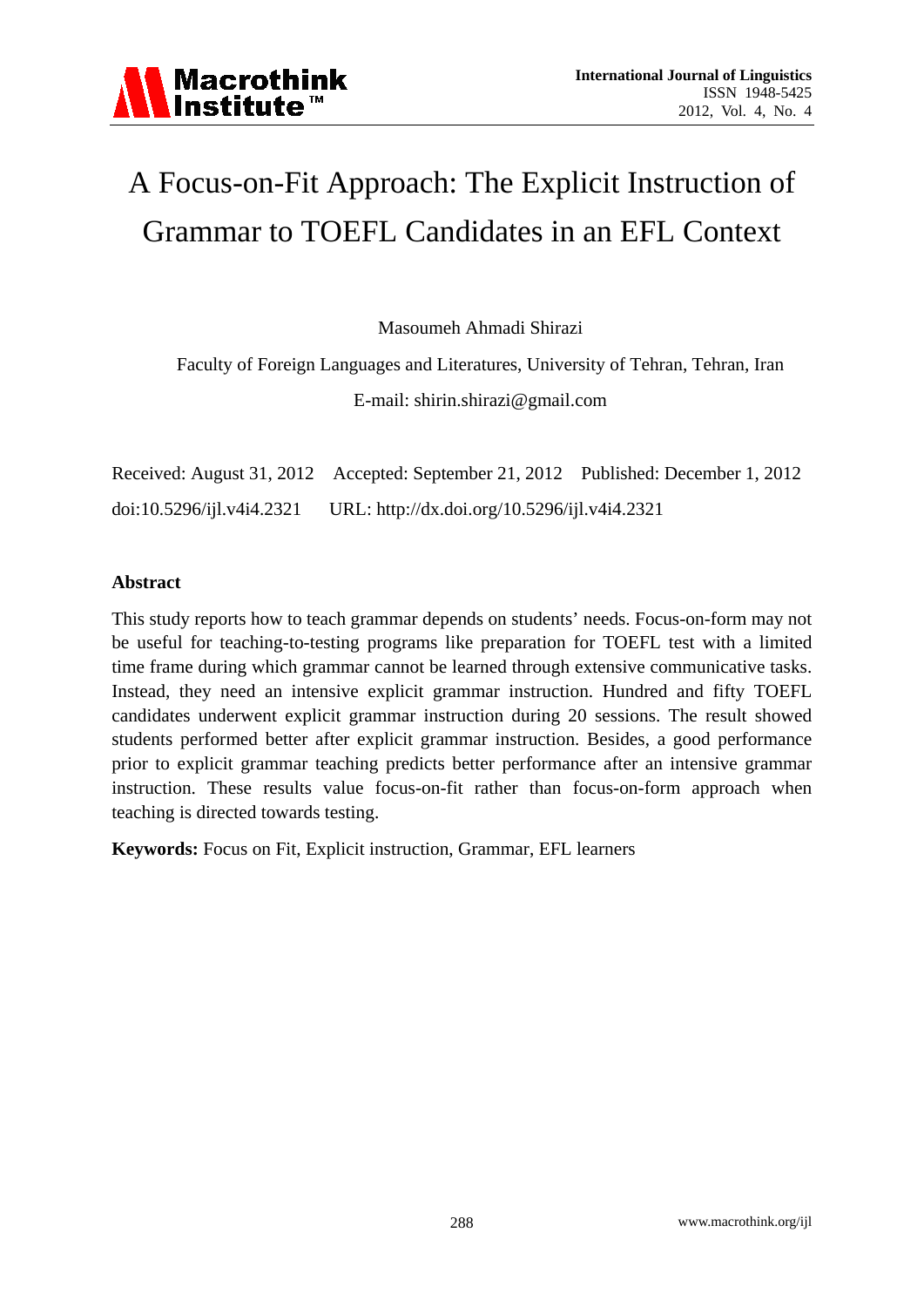

## **1. Introduction**

The controversy on the priority of focus on form over focus on forms (henceforth FonF & FonFS respectively) has long occupied the minds of scholars involved in language teaching. With Long (1988, 1991) introducing the divide between FonF and FonFS, this lack of consensus gained momentum. There have been many who strongly supported FonF leaving little or no space for explicit formal grammar instruction; also, some believe that efficacy of each perspective (or inefficiency thereof) may be contingent on the context of language learning, individual differences, age, level of proficiency, students' views about which approach would best fit their needs, and the goal of second language learning.

Long (1988) is among the first to suggest that teaching linguistic items separately supported by behavioral and structural linguistics is quite ineffective. That's why he introduced FonF which combines grammar instruction with communicative language use. In fact, he views FonF as directing "students'' attention to linguistic elements as they arise incidentally in lessons whose overriding focus is on meaning or communication" (p. 45-46). FonFS, on the other hand, concerns the teaching of discrete grammatical features in separate lessons. Ellis (2005) differentiates the two; with FonFS involving in "systematic teaching of grammatical features in accordance with structural syllabus", and FonF "involving attention to linguistic features in the context of communicative activities derived from a task based syllabus or some kind of combination of the two" (p. 210).

Perhaps, for the advocates of FonF, the significance lies in the meaning rather than form. Just as children learn language to express a certain meaning, L2 leaners need language to communicate. This is the reason why people like Doughty and Varela (1998), Doughty and Williams (1998), Krashen (1993), Lightbown (1998), Skehan (1996) and Truscott (1996, 1998) have supported FonF approach without much of interrupting communication on the part of teachers. Meaning is, in fact, highly valued and all pedagogical activities should be in tune with negotiation of meaning rather than mastery of structures. There are a number of questions the answers to which may clarify the need to reconsider the efficacy of FonF as an approach irreplaceable by other pedagogical perspectives. The first question is: do all FonF proponents disregard |FonF completely?

There are few scholars who believe that teaching grammar is quite "peripheral and fragile" (Krashen, 1993, p. 725). If FonFS is a periphery, then what can be taken as the *core*? As was previously stated, if meaning is not the core, then we may follow a communicative based instruction with several shifts to grammatical features when necessity arises (e.g., Dekeyser, 1998; Doughty & Williams, 1998, Ellis, 1990, 1993, 2005; Ellis, Basturksmen , & Loewen, 1995; Fotos, 1994, 1998; Hayashi, 1995; Lightbown & Spada, 1990; Long, 1988, 1991; Long & Robinson, 1998; Loschky & Bley-Vroman, 1993; Muranoi, 2000; Nassaji & Fotos, 2004; Schmidt, 1990, 1993, 1994, 2001; Swain, 1995). Now, the question is whether the learners' implicit knowledge amounts to their explicit knowledge.

On the basis of Interface hypothesis, three propositions were made: people like Krashen (1981) supported non-interface position, that is explicit knowledge cannot be converted to implicit knowledge, hence supporting focus on meaning and a "zero-grammar" (p. 215)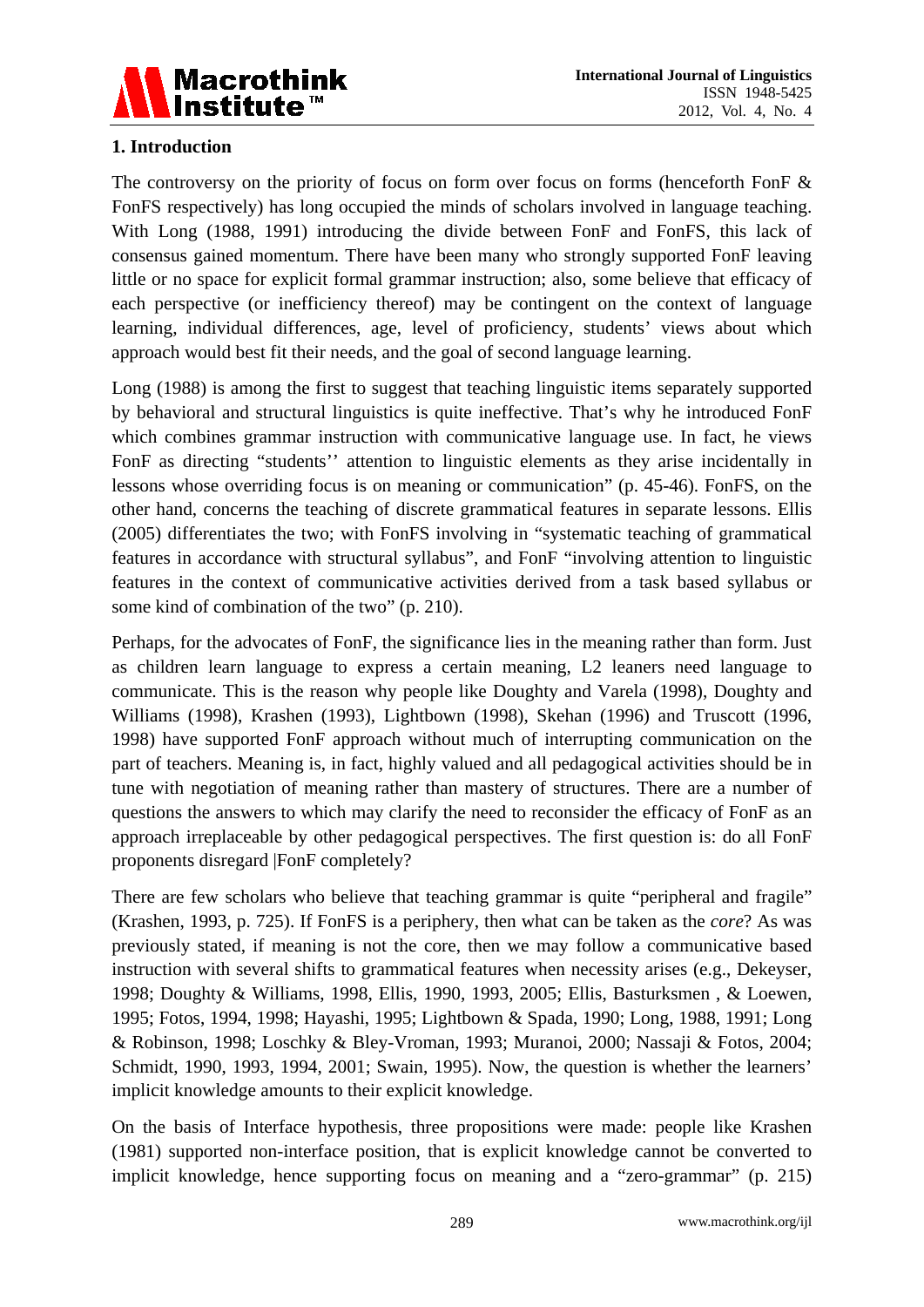

approach; people like Sharwood-Smith (1981) backed up interface position which draws on skill-based learning theory proposed by Dekeyser (1998). This position supports a PPP approach where a grammatical structure is first presented, then practiced, and followed until it is proceduralized; and finally, there is a weak interface position supported by Ellis (1990, 1993) and Schmidt (1994) which emphasizes noticing and noticing the gap. This approach considers consciousness-raising tasks where learners extract explicit grammatical rules from data they are exposed to.

The weak interface position may have found its way into the approach favored by FonF advocates. Noticing or awareness of rules may remedy the shortcomings of both FocF and FonFS, that is why a number of scholars have put emphasis upon the quintessential nature of noticing (e.g., Bialystock, 1994; Bygate, Skehan, & Swain, 2001; Dekeyser, 1998; Doughty, 2001; Ellis, 1990, 1993, 2001, 2002; Ellis, Basturkmen, & Loewen, 2001; Fotos, 1993, 1994, 1998; Hayashi, 1995; Nassaji, 1999, 2000, 2002; Nassaji & Fotos, 2004; Nassaji & Swain, 2000; Robinson, 1995, 2001; Schmidt, 1990, 1993, 1994, 2001; Skehan, 1998; Swain & Lapkin, 2001); they think that if learners are exposed to continued meaning-based input, target forms can be noticed and learned by incorporating a number of tasks involving learners in consciousness-raising activities (see Fotos, 1993, 1994, 1998, 2002; Fotos & Ellis, 1991; Leow, 2001; Sheen, 1992).

Considering pros and cons of FonF, we cannot conclude FonF, with noticing as the point of departure for communicative activities governing the L2 classrooms, can be prioritized in all contexts of learning. Here, we need to find an answer to the question, can FonF be approached in both EFL and ESL context? Fotos (1998) states that "strong version of form focused instruction, where learners are only exposed to target grammatical form through modified communicative input is not, by itself, suitable for the EFL situation" (p. 304). Also, she believes that FonF can guarantee success with abundant communicative opportunities in class and much exposure outside of the class. This issue is the main difference between EFL and ESL context (Fotos, 2002). Sheen (2002) contrasts FonF with FonFS saying that "the assumption underlying FonF is the similarity between L1 and L2 acquisition with the emphasis upon enough exposure to comprehensible input, the factor which makes a rather different result in ESL vs. EFL context of learning" (p. 304). Tanaka (2004) believes that in an EFL context, there are fewer opportunities for extensive input than those present in ESL context.

Context of learning is not the only problem associated with FonF approach. Individual differences and age (Dekeyser, 2005) are among factors affecting FonF instruction. Individual learners are different as to their stage of development, therefore, FonF instruction should adapt communicative activities to the learners' level of interlanguage development (Ellis, 1992; Hayashi, 1995; Lightbown, 2000; Pienemann, 1984, 1988, 1999). In any context of learning, two parties are involved: Teachers and students. Another question is, do students support FonF as much as their teachers do?

Research has shown that teachers' perspectives about these two approaches are different from those of students. Brindley (1984) states that teachers favor FonF whereas students favor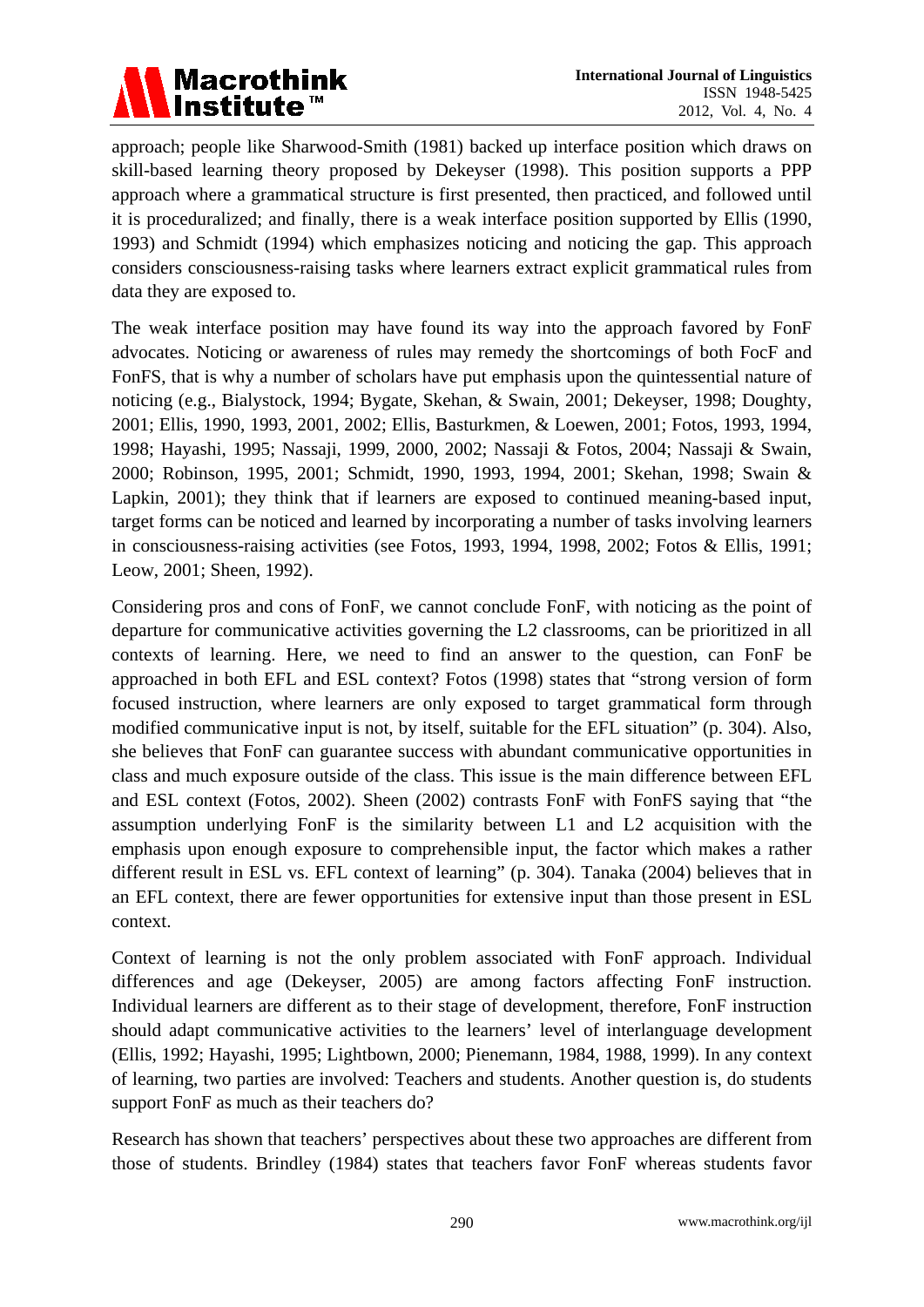

FonFS. Schultz' papers (1996, 2001) indicate that students take more interest in formal teaching of grammar and explicit corrective feedback. It is quite important to know if teachers consider the wishes and preferences of students about focusing on form or forms (Borg, 1998, 1999; Macrory, 2000). According to Burgess and Etherington (2002), these different views of teachers and students "weigh heavily enough with teachers to influence their decisions, despite personal reservations about the pedagogical effectiveness of such grammatical treatment" (p. 435).

All in all, despite a great amount of support for implicit teaching of grammatical features through FonF as we went through the previous discussion, there exist a number of studies which give priority to explicit teaching of grammar (Alanen, 1995; Andrews, 2007; Harley, 1998; Hayashi, 1995; Izumi, 2002; Jourdenais, 1998; Leow, 1997; Norris & Ortega, 2000; Radwan, 2005; Robinson, 1997; Rosa & O'Neill, 1999; Sheen, 2002; Von Eleck & Oskarsson, 1973; White, 1998, 2001). Now the last question is, shouldn't the FonF or FonFS be modified in accord with the objectives learners have for their second language leanring?

If the goal of L2 learning is developing communicative competence, enabling leaners to use language for communication, then grammar and communication must be integrated (e.g., Doughty & Varela, 1998; Ellis, 1994, 2002, 2002, 2003; Robinson, 2001). However, for many learners communication is not the only concern. In this study, the researcher suggests that if learners need language to pass a standardized test as a prerequisite to study for higher education, then FonFS would be prioritized so as to fulfill their objectives. Two main questions comprise this study:

- 1) Does FonFS affect the performance of TOEFL candidates in grammar section of the test?
- 2) Is there any relationship between students' first and final performance in grammar section of TOEFL test?

## **2. Method**

#### *2.1 Participants*

Hundred and fifty students participated in this study. They were all TOEFL candidates attending preparatory classes before sitting for the test. They were adults whose age ranged from 25 to 35. Their gender was not controlled. Besides their homogeneity was not considered, since what the research sought was delving into whether participants, irrespective of their level, might show greater grammatical mastery after explicit grammar instruction.

#### *2.2 Instruments and Procedures*

Longman TOEFL preparation book (Phillips, 2004) served as the main instrument of the study. Almost in most books for TOEFL preparation, students become familiarized with skills required to do well on the structure and written expression part of the test; to teach these grammatical skills, the researcher prepared a handout incorporating all the skills together with the relevant exercises. Distributing the handout, the researcher told the students to go through each skill which just focused on one grammatical point thoroughly explained; besides, the researcher introduced each grammatical point in class with samples given for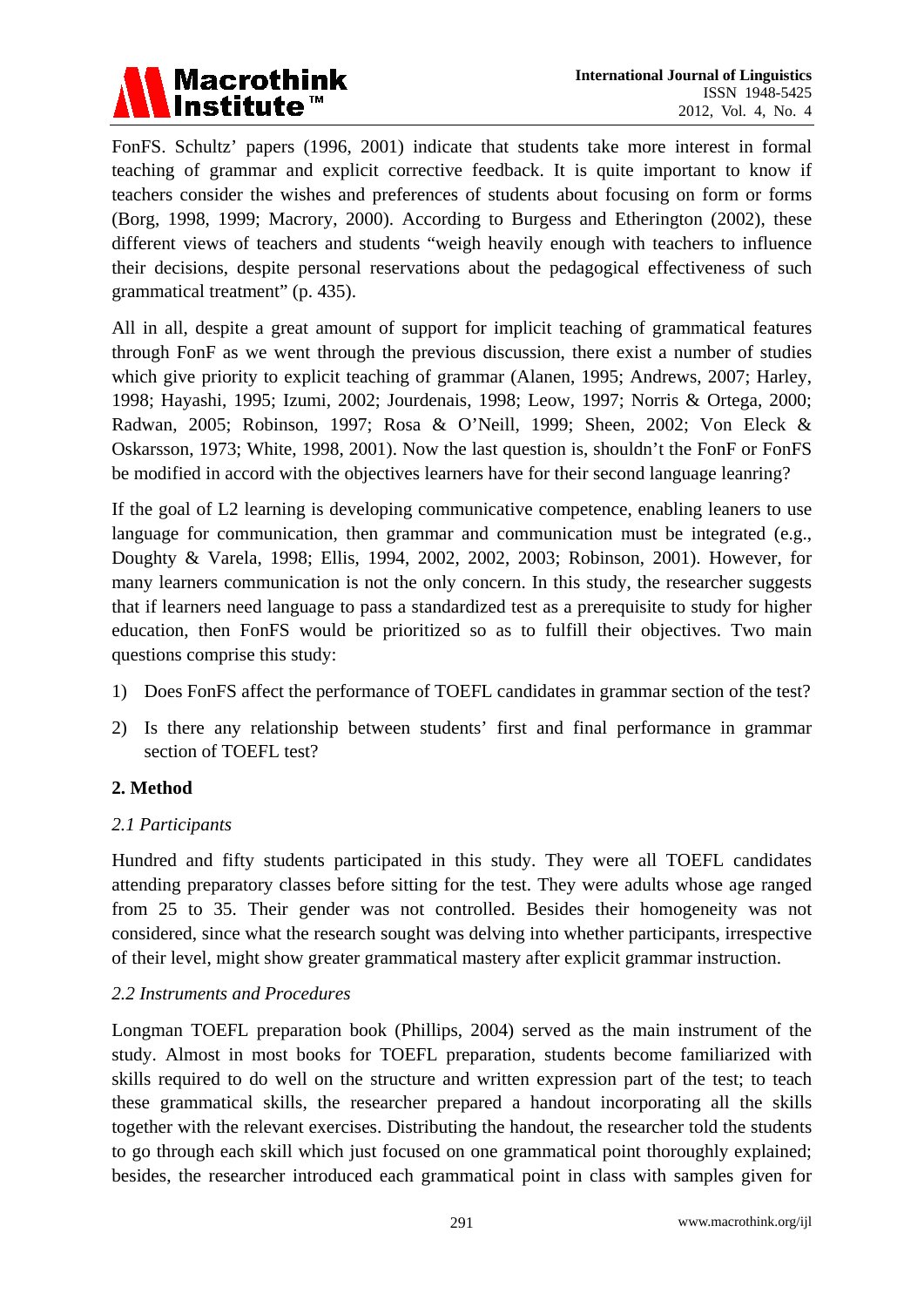

further clarification. The following sample illustrates the sample exercises followed by teaching a grammatical point:

Exercise11. Each of the following sentences contains more than one clause. Underline the subjects once and the verbs twice. Circle the connectors. Put boxes around the adjective clauses. Then indicate if the sentences are **correct or incorrect.** 

- 1. It is important to fill out the form in the way that you have been instructed.
- 2. The car which I have been driving for five years for sale at a really good price.
- 3. I just finished reading the novel whom the professor suggested for my book report.
- 4. The plane that he was scheduled to take to Hawaii was delayed.
- 5. The movie which we watched on cable last night it was really frightening.
- 6. I made an appointment with the doctor whom you recommended.
- 7. The enthusiasm with which he greeted me made me feel welcome.
- 8. The story that you told me about Bob.
- 9. The men with whom were having the discussion did not seem very friendly.
- 10. I am not really sure about taking part in the plans that we made last night.

Before teaching and introducing grammatical structures, once the students were tested on the TOEFL structure and written expression section. And again after finishing the course, they sat for another test of grammar.

#### **3. Results**

We had two different occasions in which the students were tested on grammar section of TOEFL. The Paired Samples T test was conducted to evaluate the effect of exposure to explicit grammatical forms taught and practiced in the class on the performance of learners on grammar section of the test. There was a statistically significant increase of scores from Time 1 (M= 22.82, SD=4.78) to Time 2 (M=29.82, SD=3.39), t (149) = 27.07, *p*<.005. Besides, eta squared statistic (.83) indicated a large effect size (Cohen, 1988).

Table 1. T-test Results for Comparing the Performance of Learners on Grammar Section of **TOEFL** 

|                   |       | df  | Sig. |
|-------------------|-------|-----|------|
| TOEFL 1 & TOEFL 2 | 27.07 | 149 | .000 |

So as to know if there might be a relationship between two performances of the students on the test, we ran correlational analysis. The result of correlation corroborated our hunch about the relationship between performances of learners in two occasions. Table 2 shows that the relationship is significant,  $r = .75 p < .005$ ; consequently, the good performance in the first test can be a predictor for success in the second trial after the exposure to explicit grammar instruction.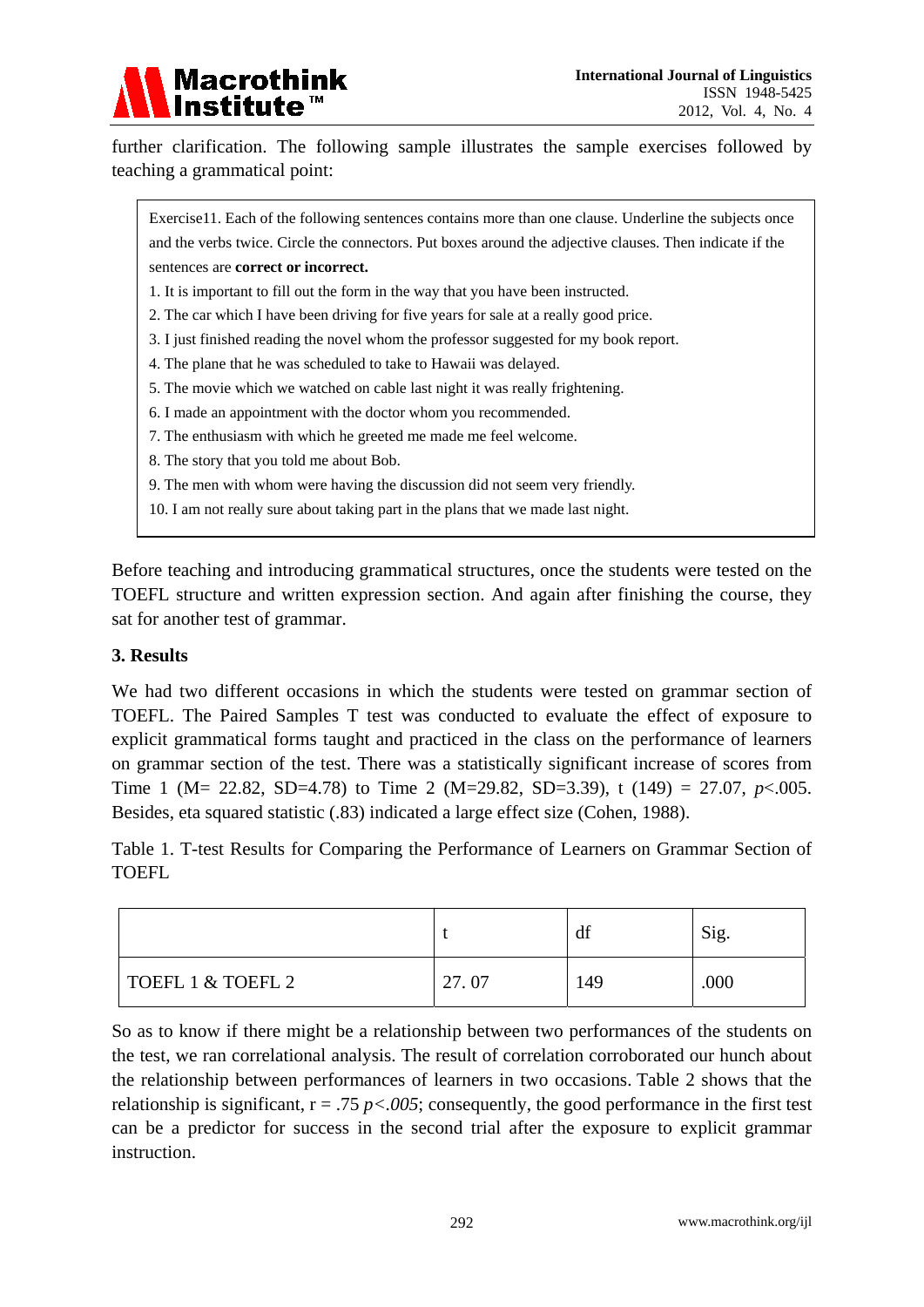|         | TOEFL 1 | TOEFL 2 |
|---------|---------|---------|
| TOEFL 1 |         | .75     |

To summarize the findings, there was a statistically significant difference between performance of learners on grammar section of TOEFL test before they were subjected to explicit grammar instruction and after they were directly taught grammatical forms. Moreover, those who had a good performance or a bad one in the first test did a better or worse one on the second while both enhanced their grammatical knowledge to some extent which was statistically significant though.

#### **4. Discussion**

In the past, there used to be a boundary between a teaching method which was called grammar translation and another named natural approach. Both had its own advocates depending on purpose and context of learning. However, as we passed post-method era trying to consider a number of aspects before supporting one particular teaching method, we have begun a new age of teaching. At this age, we may merge for example, FonFS into FonF or even the opposite to meet the needs of the particular group of L2 learners. Perhaps, this can be true that eclecticism responds to learners' needs as teachers endeavor to take their students' specific needs into account. In all, we, as teachers, cannot advocate an approach just because in the passage of time it has proven to be successful in for instance, a number of studies. As was previously mentioned, Norris and Ortega (2000) did such a study and found almost contradictory results to what was claimed before.

The second point is that both both FonF and FonFS studies lack strong theoretical and empirical evidence. Referring to this issue, Sheen (2003) states that "the advocacy of FonF as the most effective teaching strategy is only theoretically motivated, and lacks credibility in terms of the empirical evidence available" (p. 225). He is not alone in raising such topic; three years earlier, Norris and Ortega challenged FonF efficacy saying "the essential features that supposedly distinguish FonF and FonFS instructional approaches have been inconsistently operationalized" (p. 501). They, then, concluded that explicit FonFS instruction is as effective if not more as implicit FonF instruction.

The type of grammatical form also can affect the type of approach suitable for specific groups of L2 learners. Dekeyser and Sokalski (2001) suggest that processing instruction would be successful but it depends on morphosyntactic complexity of the target structure. This point was also considered by Ellis (1992) when he asserted that grammatical instruction depends on the structure taught and the learners' stage of development which in fact brings teachability hypothesis of Pienmann (1984, 1988, 1999) into the scene. Lightbown and Spada (1999), likewise, doubt the efficacy of FonF underscoring the importance of learners' stages of morphosyntactic development. The complexity of many structures and learners'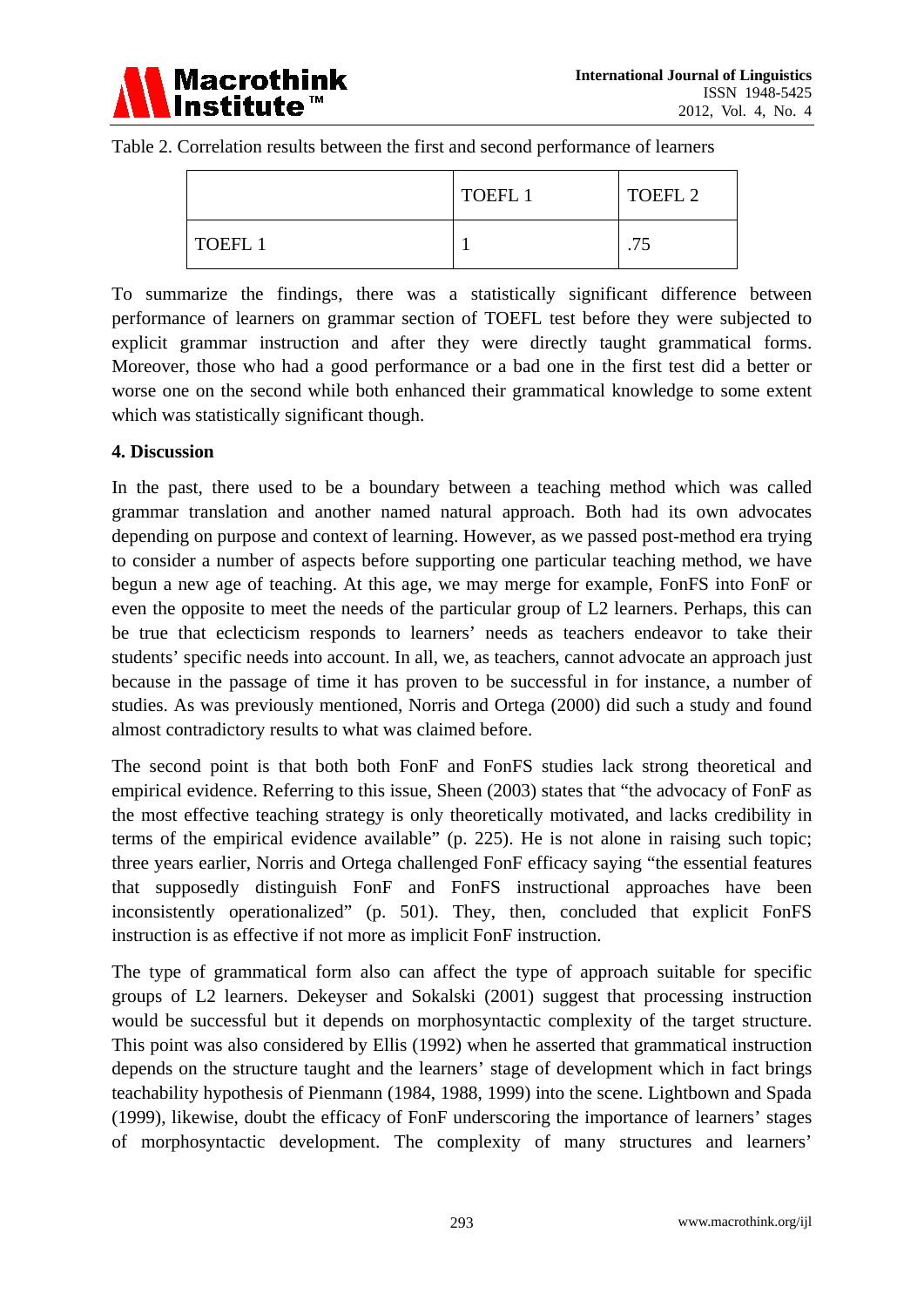

interlanguage development are, inter alia, two factors that can challenge the FonF supporters. In fact, Poole's (2005) reasoning questions the one-sided support of FonF:

Even though further research will be needed to determine the effectiveness of focus on form instruction within a variety of instructional circumstances, it seems most likely to meet its instructional objectives in settings in which the following elements are present: principles of CLT are accepted in activities and assessments; classes are sufficiently small enough for teachers to be able to work individually with students and learners individually with their peers; and teachers – and students, for that matter – are proficient enough in English in order to conduct classes in English and not code-switch when communicative difficulties are encountered. (p. 53)

This study does not attempt to question FonF or FonFS; rather, it has a different look at what adult learners need in a particular place within a limited time frame. This time limitation encourages a teaching method which can intensively enhance learners' performance; this cannot be realized within extensive FonF tasks learners are involved to notice and develop given grammatical forms. Hence, teachers' choice of FonF or FonFS had better be in consonant with real needs of students, that is the reason this study chose Focus-on-Fit persuading teachers to closely consider factors affecting contexts of learning where success in one approach is evaluated by the success in fulfilling the teaching program set up and intended to achieve objectives on which learners already decide.

### **References**

Alanen, R. (1995). Input enhancement and rule presentation in second language acquisition. In R. Schmidt (ed.), *Attention and awareness in foreign language learning* (pp. 259-302). Honolulu: University of Hawai'I.

Andrews, K. (2007). The effects of implicit and explicit instruction on simple and complexgrammatical structures for adult English language learners. *TESL-EJ, 11*(2), 1-15.

Bialystok, E. (1994). Representation and ways of knowing: Three issues in second language acquisition. In N. Ellis (ed.), *Explicit and implicit learning of languages* (pp. 549–569). London: Academic Press.

Borg, S. (1998). Teachers' pedagogical systems and grammar teaching: a qualitative study. *TESOL Quarterly, 32*(1), 10-39.

Borg, S. (1999). Studying teacher cognition in second language grammar teaching. *System, 27*(1), 19–31. http://dx.doi.org/10.1016/S0346-251X(98)00047-5

Brindley, G. (1984). *Needs Analysis and Objective Setting in the Adult Migrant Education Program.* NSW Adult Migrant Education Service, Sydney.

Burgess, J., & Etherington, S. (2002). Focus on grammatical form: Explicit or implicit? *System, 30,* 433-458. http://dx.doi.org/10.1016/S0346-251X(02)00048-9

Bygate, M., Skehan, P., & Swain, M. (eds.) (2001). *Researching pedagogic tasks: Second language learning, teaching and testing.* New York: Longman.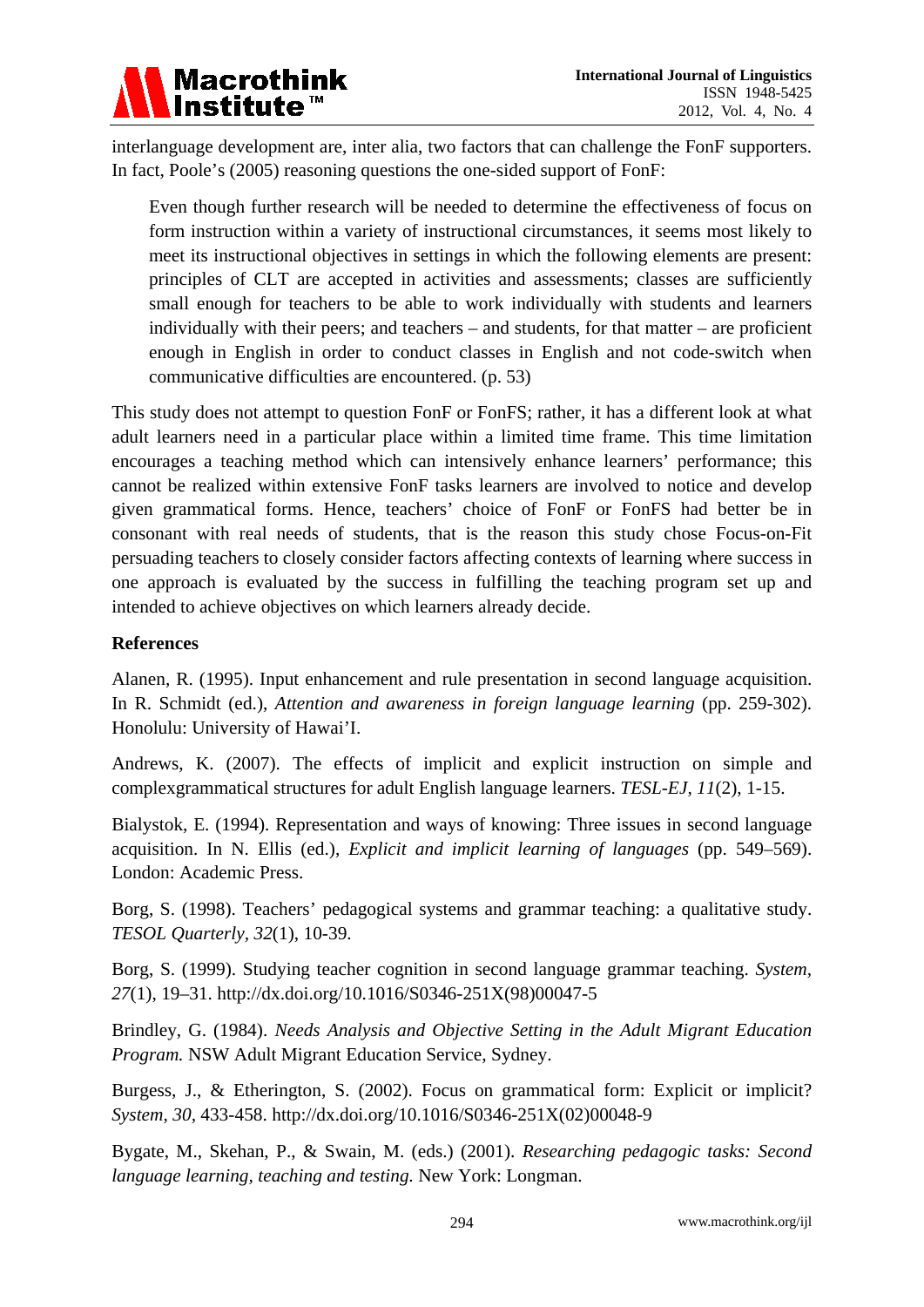

DeKeyser, R. (1998). Beyond focus on form: cognitive perspectives on learning and practicing second language grammar. In C. Doughty & J. Williams (eds.), *Focus on form in classroom second Language acquisition* (pp. 42–63). Cambridge: Cambridge University Press.

DeKeyser, R. M. (2005). Monitoring processes in Spanish as a second language during a study abroad program. *Foreign Language Annals, 43*(1), 80-92. http://dx.doi.org/10.1111/j.1944-9720.2010.01061.x

DeKeyser, R., & Sokalski, K. (2001). The differential role of comprehension and production practice. *Language Learning, 51*, 81–112. http://dx.doi.org/10.1111/j.1467-1770.2001.tb00015.x

Doughty, C. (2001). Cognitive underpinnings of focus on form. In P. Robinson (ed.), *Cognition and Second Language Instruction* (pp. 206–257). Cambridge: Cambridge University Press.

Doughty, C., & Varela, E. (1998). Communicative focus on form. In C. Doughty & J. Williams (eds.), *Focus on form in classroom second language acquisition* (pp. 114-138). New York: Cambridge University Press.

Doughty, C., & Williams, J. (eds.) (1998). *Focus on form in classroom second language acquisition*. Cambridge: Cambridge University Press.

Ellis, R. (1990). *Instructed second language acquisition.* Oxford, UK: Blackwell.

Ellis, R. (1992). *Second language acquisition and language pedagogy.* Clevedon: Multilingual Matters.

Ellis, R. (1993). The structural syllabus and second language acquisition. *TESOL Quarterly*, *27*, 91–113. http://dx.doi.org/10.2307/3586953

Ellis, R. (2001). Investigating form-focused instruction. *Language Learning*, *51*(*Suppl. 1*), 1–46. http://dx.doi.org/10.1111/j.1467-1770.2001.tb00013.x

Ellis, R. (2002). Does form-focused instruction affect the acquisition of implicit knowledge? *Studies in Second Language Acquisition, 24*, 223–236. http://dx.doi.org/10.1017/S0272263102002073

Ellis, R. (2002). The place of grammar instruction in the second/foreign curriculum. In E. Hinkel & S. Fotos (eds.), *New perspectives on grammar teaching in second language classrooms* (pp. 17–34). Mahwah, NJ: Erlbaum.

Ellis, R. (2003). *Task-based language learning and teaching.* Oxford: Oxford University Press.

Ellis, R. (2005). Principles of instructed language learning. *System, 33,* 209-224. http://dx.doi.org/10.1016/j.system.2004.12.006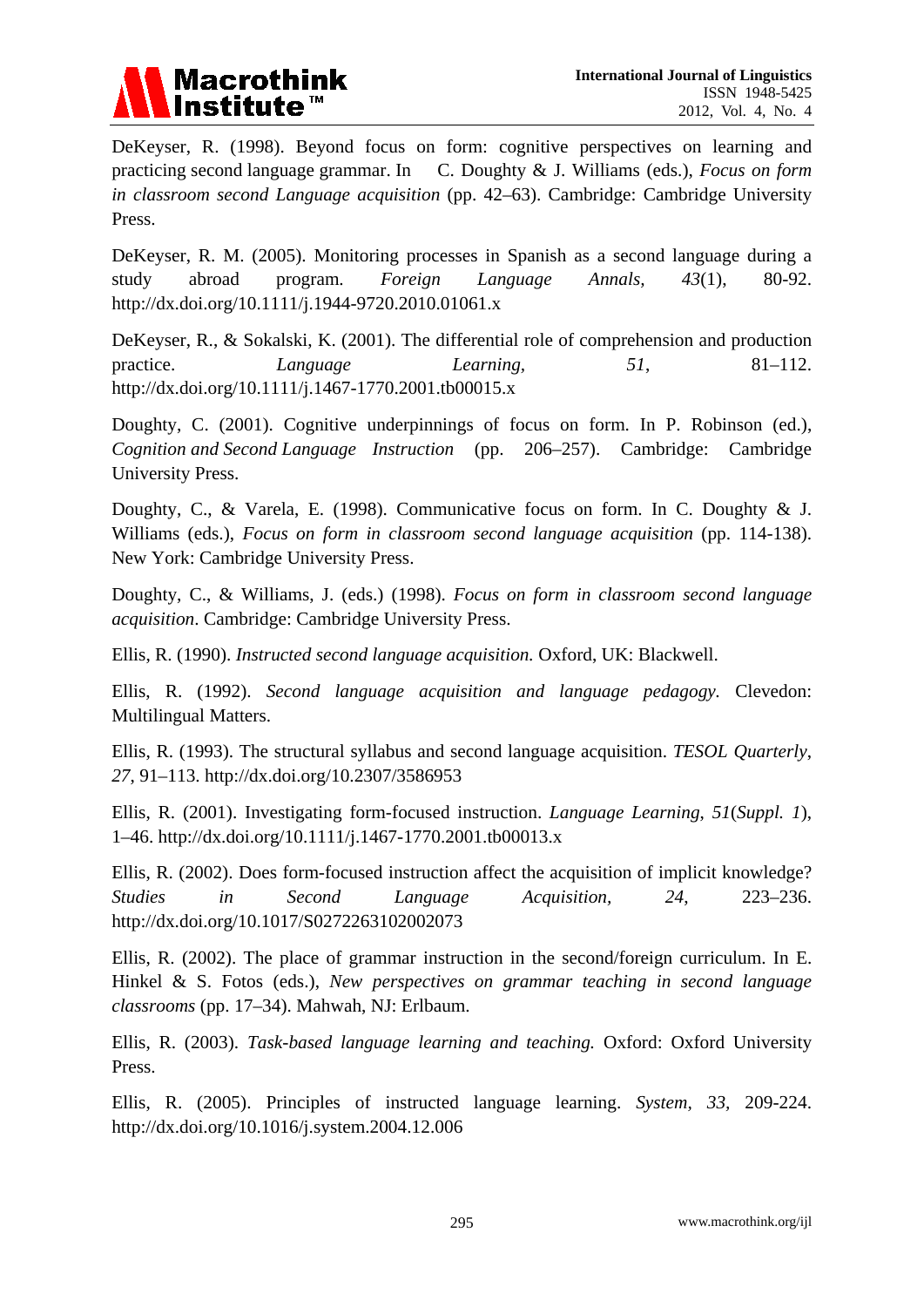

Ellis, R., Basturkmen, H., & Loewen, S. (2002). Doing focus on form. *System, 30,* 419-432. http://dx.doi.org/10.1016/S0346-251X(02)00047-7

Fotos, S. (1993). Consciousness raising and noticing through focus on form: Grammar task performance versus formal instruction. *Applied Linguistics, 14*(4), 126-141. http://dx.doi.org/10.1093/applin/14.4.385

Fotos, S. (1994). Integrating grammar instruction and communicative language use through grammar consciousness raising tasks. *TESOL Quarterly, 28*, 323-351. http://dx.doi.org/10.2307/3587436

Fotos, S. (1998). Shifting the focus from forms to form in the EFL classroom. *ELT Journal, 52*, 301–307. http://dx.doi.org/10.1093/elt/52.4.301

Fotos, S. (2002). Structure-based interactive tasks for the EFL grammar learner. In E. Hinkel & S. Fotos (eds.), *New perspectives on grammar teaching in second language classrooms* (pp. 135–155). Mahwah, NJ: Erlbaum.

Fotos, S., & Ellis, R. (1991). Communicating about grammar: A task-based approach. *TESOL Quarterly, 25*, 605–628. http://dx.doi.org/10.2307/3587079

Harley, B. (1998). The role of focus-on-form tasks in promoting child L2 acquisition. In C. Doughty & J. Williams (eds.), *Focus on form in classroom second language acquisition* (pp. 156–174). New York: Cambridge University Press.

Hayashi, K. (1995). Form-focused instruction and second language proficiency. *RELC, 26*(1), 95-117. http://dx.doi.org/10.1177/003368829502600106

Izumi, S. (2002). Output, input enhancement and the noticing hypothesis: An experimental study on ESL relativization. *Studies in Second Language Acquisition, 24*, 541–577. http://dx.doi.org/10.1017/S0272263102004023

Jourdenais, R. (1998). Attending to enhanced input. A paper presented at the American Association for Applied Linguistics conference, Seattle, WA.

Krashen, S. (1981). *Second language acquisition and second language learning*. Oxford: Pergamon.

Krashen, S. (1993). The effect of formal grammar teaching: Still peripheral. *TESOL Quarterly*, *26*, 409–411. http://dx.doi.org/10.2307/3587020

Leow, R. (1997). The effects of input enhancement and text length on adult L2 readers' comprehension and intake in second language acquisition. *Applied Language Learning, 8*, 151-182.

Leow, R. (2001). Attention, awareness, and foreign language behavior. *Language Learning, 51*, 113–155. http://dx.doi.org/10.1111/j.1467-1770.2001.tb00016.x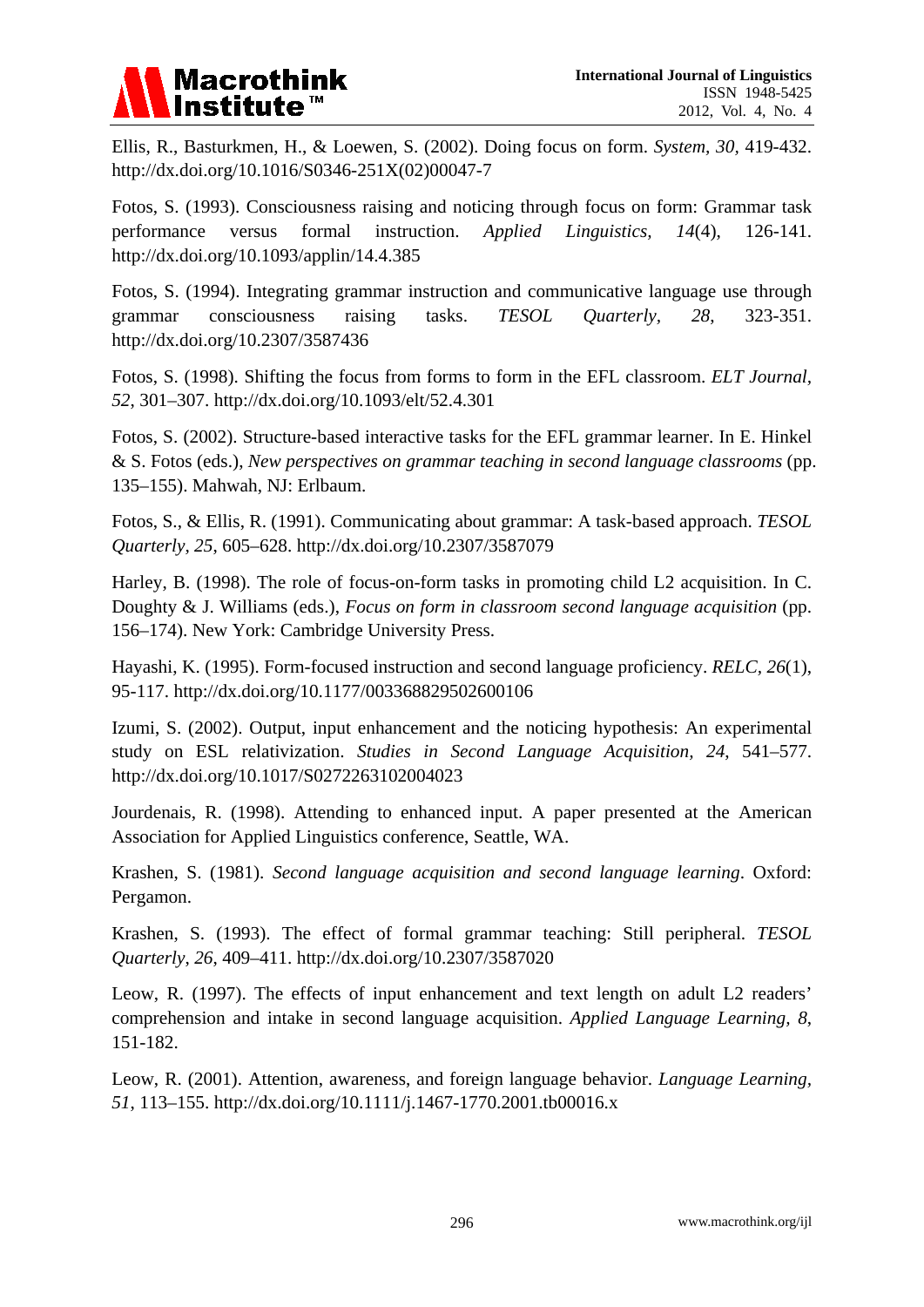

Lightbown, P. & Spada, N. (1990). Focus-on-form and corrective feedback in communicative language teaching: Effects on second language learning. *Studies in Second Language Acquisition*, *12*, 429-448. http://dx.doi.org/10.1017/S0272263100009517

Lightbown, P. (2000). Anniversary article: Classroom SLA research and second language teaching. *Applied Linguistics, 21*, 431–462. http://dx.doi.org/10.1093/applin/21.4.431

Lightbown, P. M. (1998). The importance of timing in focus on form. In C. Doughty & J. Williams (eds.), *Focus on form in classroom second language acquisition* (pp. 177-196). Cambridge: Cambridge University Press.

Lightbown, P., & Spada, N. (1999). *How languages are learned.* Oxford: Oxford University Press.

Long, M. (1991). Focus on form: A design feature in language teaching methodology. In K. D. Bot, D. Coste, R. Ginsberg & C. Kramsch (eds.), *Foreign language research in cross-cultural perspectives* (pp. 39-52). Amsterdam: John Benjamins.

Long, M. H. (1988). Instructed interlanguage development. In L. Beebe (ed.), *Issues in second language acquisition: Multiple perspectives* (pp. 115-141). New York: Newbury House.

Long, M., & Robinson, P. (1998). Focus on form: Theory, research, and practice. In C. Doughty & J. Williams (eds.), *Focus on form in classroom second language acquisition* (pp. 15-63). Cambridge: Cambridge University Press.

Loschky, L., & Bley-Vroman, R. (1990). Creating structure-based communication tasks for second language development. *University of Hawai'i Working Papers in ESL*, *9*, 161–209.

Macrory, G. (2000). Learning to teach grammar in the MFL classroom and some implications for initial teacher education. *Research in Education, 64,* 1–11.

Murunoi, H. (2000). Focus on form through interaction enhancement. *Language Learning*, *50*, 617–673. http://dx.doi.org/10.1111/0023-8333.00142

Nassaji, H. (1999). Towards integrating form-focused instruction and communicative interaction in the second language classroom: Some pedagogical possibilities. *The Canadian Modern Language Review, 55,* 385–402. http://dx.doi.org/10.3138/cmlr.55.3.386

Nassaji, H. (2000). A reply to Sheen. *The Canadian Modern Language Review, 56,* 507–513. http://dx.doi.org/10.3138/cmlr.56.3.507

Nassaji, H. (2002). Schema theory and knowledge-based processes in second language reading comprehension: A need for alternative perspectives. *Language Learning, 52,*  439–481*.* http://dx.doi.org/10.1111/0023-8333.00189

Nassaji, H., & Fotos, S. (2004). Current developments in research on the teaching of grammar. *Annual Review of Applied Linguistics, 24,* 126-145. http://dx.doi.org/10.1017/S0267190504000066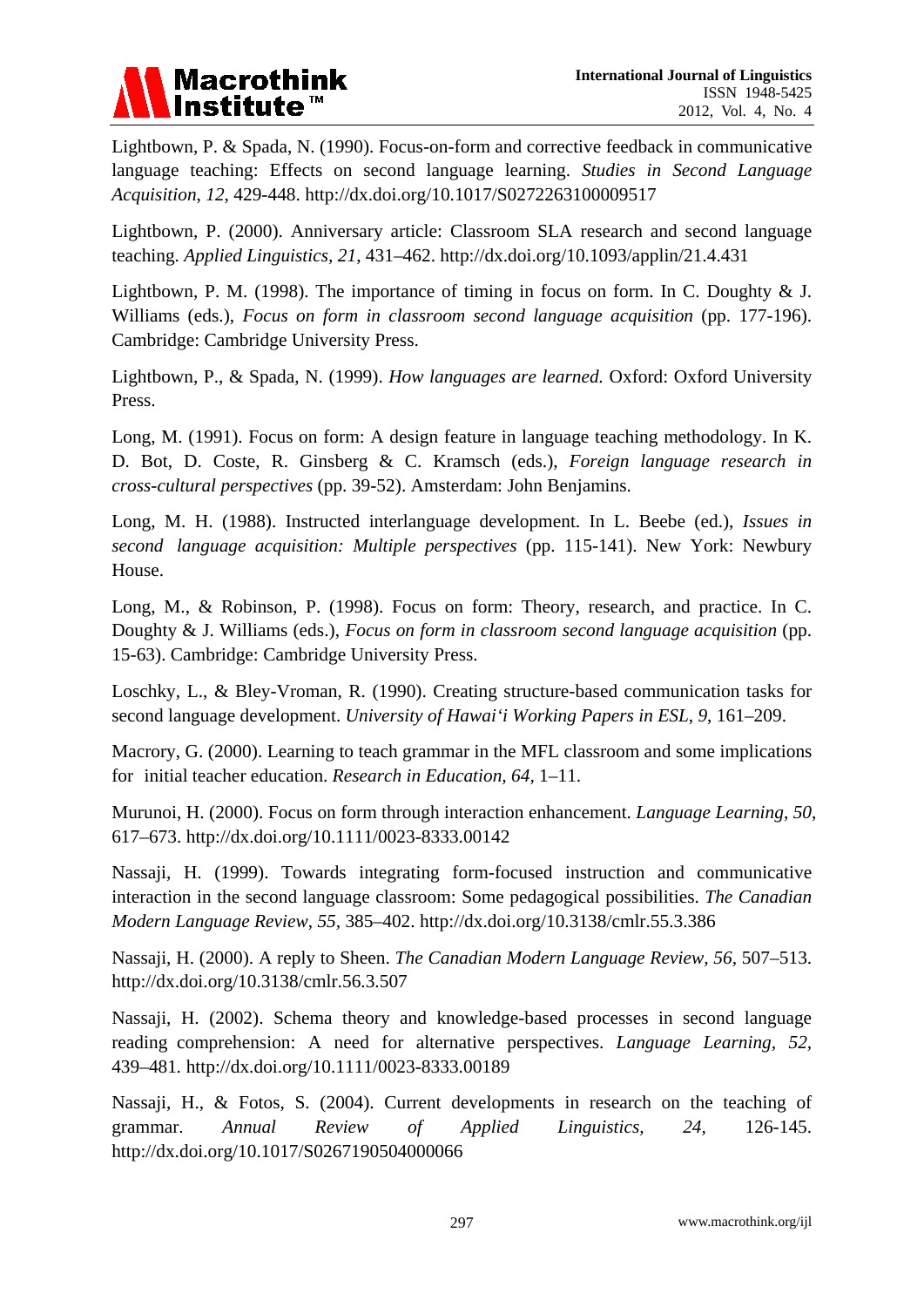

Nassaji, H., & Swain, M. (2000). A Vygotskian perspective on corrective feedback: The effect of random versus negotiated help on the learning of English articles. *Language Awareness, 9,* 34–51. http://dx.doi.org/10.1080/09658410008667135

Norris, J., & Ortega, L. (2000). Effectiveness of L2 Instruction: A research synthesis and quantitative meta-analysis. *Language Learning*, *50*, 417–428. http://dx.doi.org/10.1111/0023-8333.00136

Phillips, D. (2004). *Longman preparation course for the TOEFL test: The paper test*. Longman.

Pienemann, M. (1984). Psychological constraints on the teachability of languages. *Studies in Second Language Acquisition, 6*, 186–214. http://dx.doi.org/10.1017/S0272263100005015

Pienemann, M. (1988). Determining the influence of instruction on L2 speech processing. *AILA Review, 5*, 40–72.

Pienemann, M. (1999). *Language, processing and second language development: Processability theory.* Amsterdam: Benjamins.

Poole, A. (2005). Focus on form instruction: foundations, applications, and criticisms. *Reading Matrix, 5* (1), 47-56.

Radwan, A. A. (2005). The effectiveness of explicit attention to form in language learning. *System, 33,* 69-87. http://dx.doi.org/10.1016/j.system.2004.06.007

Robinson, P. (1995). Attention, memory, and the noticing hypothesis. *Language Learning, 45*(2), 283–331. http://dx.doi.org/10.1111/j.1467-1770.1995.tb00441.x

Robinson, P. (1997). Individual differences and the fundamental similarity of implicit and explicit adult second language Learning. *Language Learning, 47*(1), 45–99. http://dx.doi.org/10.1111/0023-8333.21997002

Robinson, P. (2001). Task complexity, cognitive resources and syllabus design: A triadic framework for examining task influence on SLA. In P. Robinson (ed.), *Cognition and second language instruction* (pp. 287–318). Cambridge: Cambridge University Press.

Rosa, E., & O'Neill, M. (1999). Explicitness, intake and the issue of awareness: Another piece to the puzzle. *Studies in Second Language Acquisition, 22,* 511–566.

Schmidt, R. (2001). Attention. In P. Robinson (Ed.), *Cognition and Second Language Instruction* (pp. 3-32). Cambridge: Cambridge University Press.

Schmidt, R. W. (1990). The role of consciousness in second language learning. *Applied Linguistics, 11*(2), 129–158. http://dx.doi.org/10.1093/applin/11.2.129

Schmidt, R. W. (1993). Awareness and second language acquisition. *Annual Review of Applied Linguistics, 13*, 206–226. http://dx.doi.org/10.1017/S0267190500002476

Schmidt, R. W. (1994). Deconstructing consciousness in search of useful definitions for applied linguistics. *AILA Review*, *11*, 11-26.